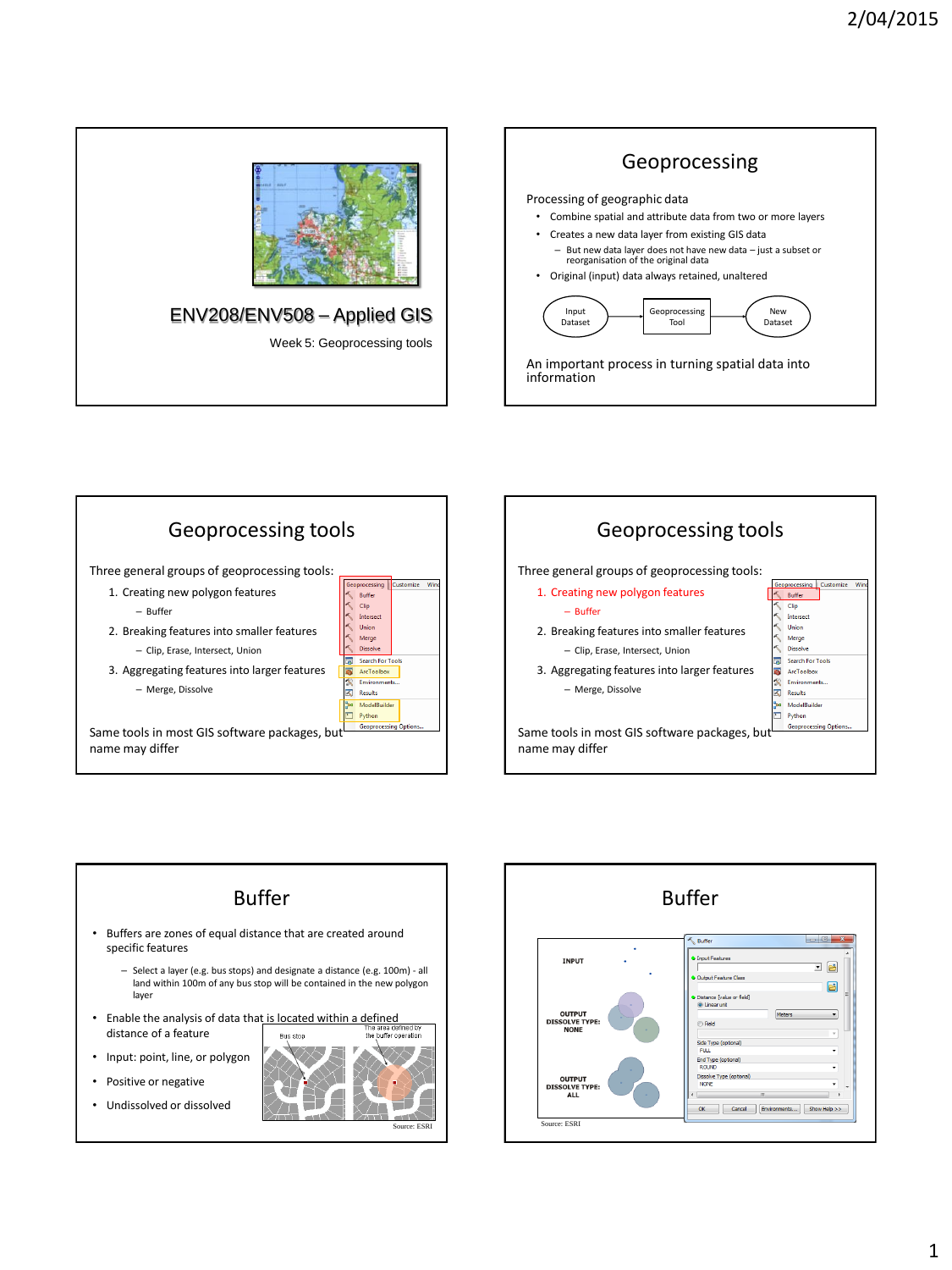







- Clips the boundaries of one layer based on the reference boundaries of another layer
- 'Cookie cutter' (keep the cookie and discard the dough)
- Useful for extracting data relevant to a particular study area





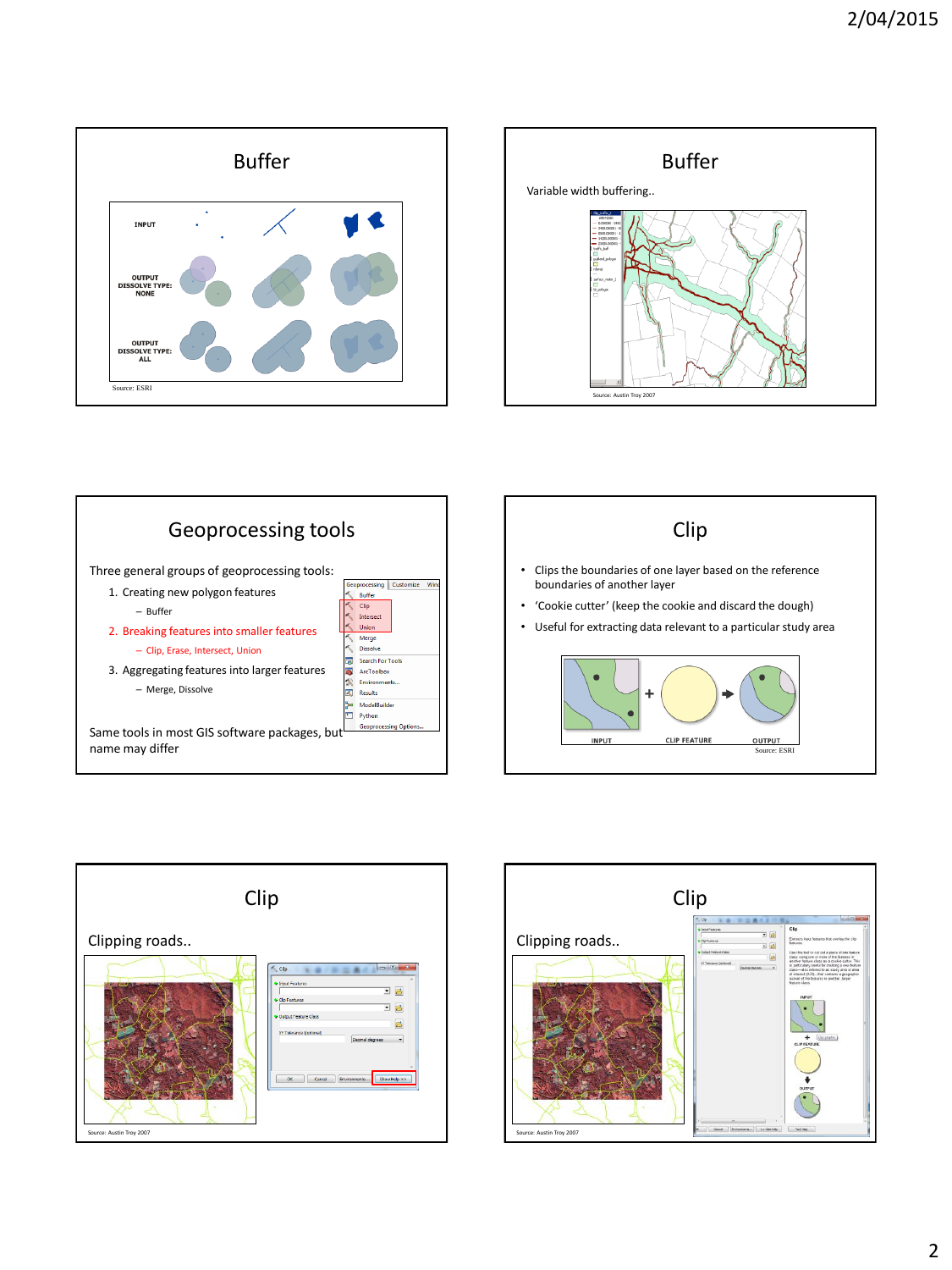









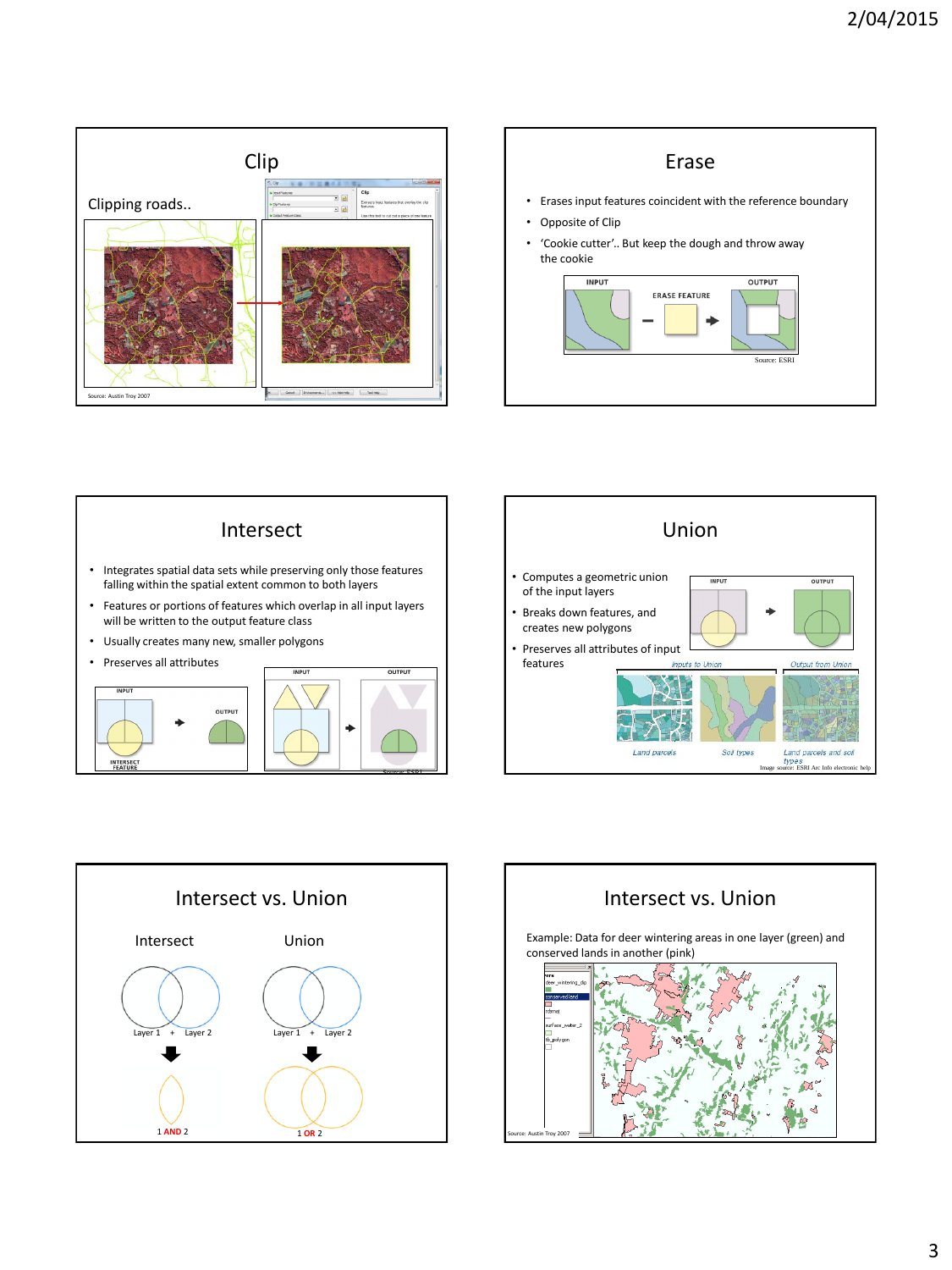